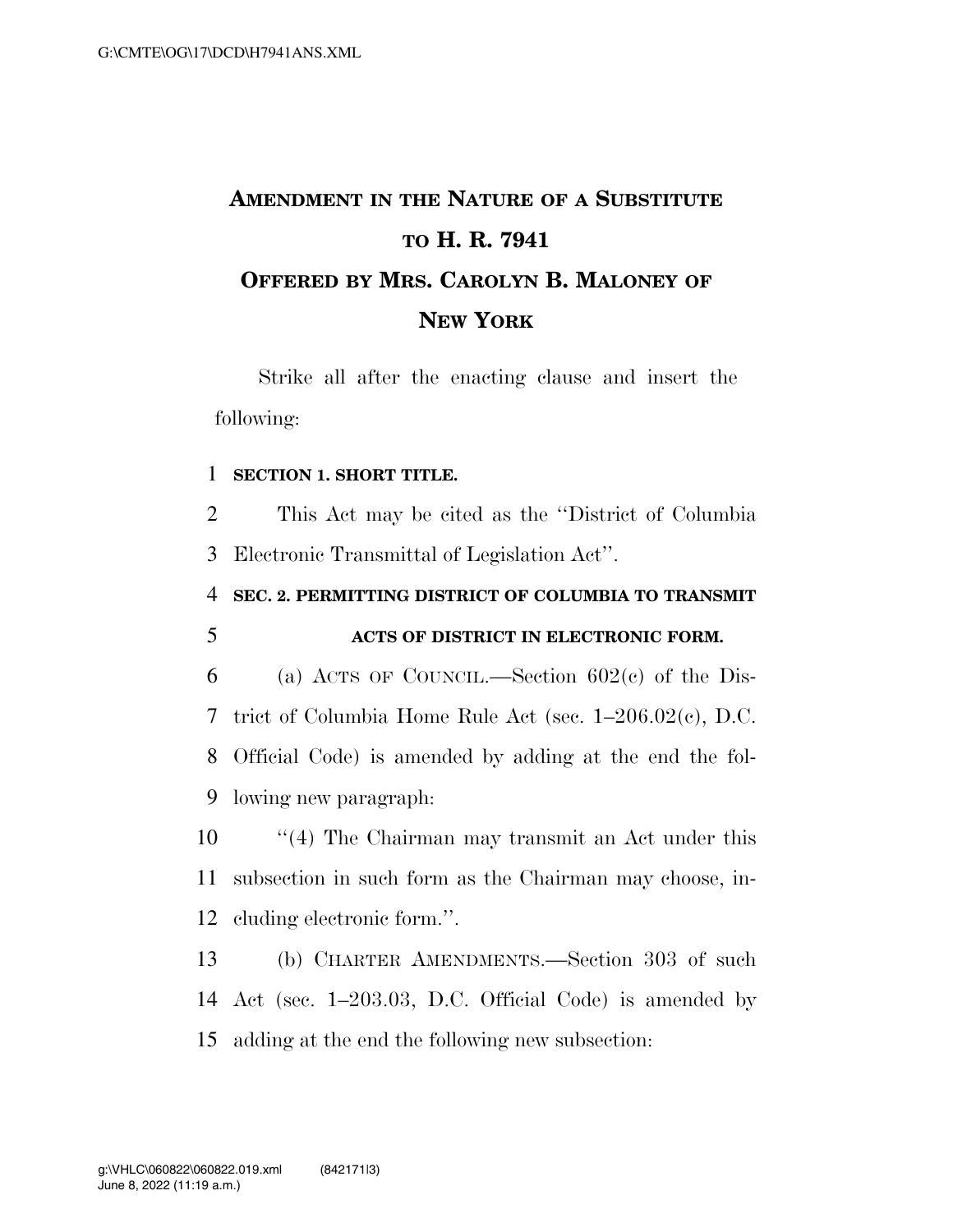''(e) The Chairman may submit an Act under this section in such form as the Chairman may choose, includ-ing electronic form.''

#### **SEC. 3. ACCEPTANCE BY HOUSE AND SENATE.**

 (a) ACCEPTANCE.—For purposes of determining whether the Chairman of the Council of the District of Columbia has transmitted an Act to Congress pursuant to section 602(c) of the District of Columbia Home Rule Act (sec. 1–206.02(c), D.C. Official Code) or has sub- mitted an Act to Congress pursuant to section 303 of such Act (sec. 1–203.03, D.C. Official Code), the House of Rep- resentatives and Senate shall treat such an Act which the Chairman transmits or submits in electronic form in the same manner as an Act which the Chairman transmits or submits in paper form.

 (b) EXERCISE OF RULEMAKING AUTHORITY.—This section is enacted by Congress—

 (1) as an exercise of the rulemaking power of the Senate and House of Representatives, respec- tively, and as such is deemed a part of the rules of each House, respectively, but applicable only with re- spect to the procedure to be followed in that House in the case of Acts described in subsection (a), and supersede other rules only to the extent that it is in-consistent with such rules; and